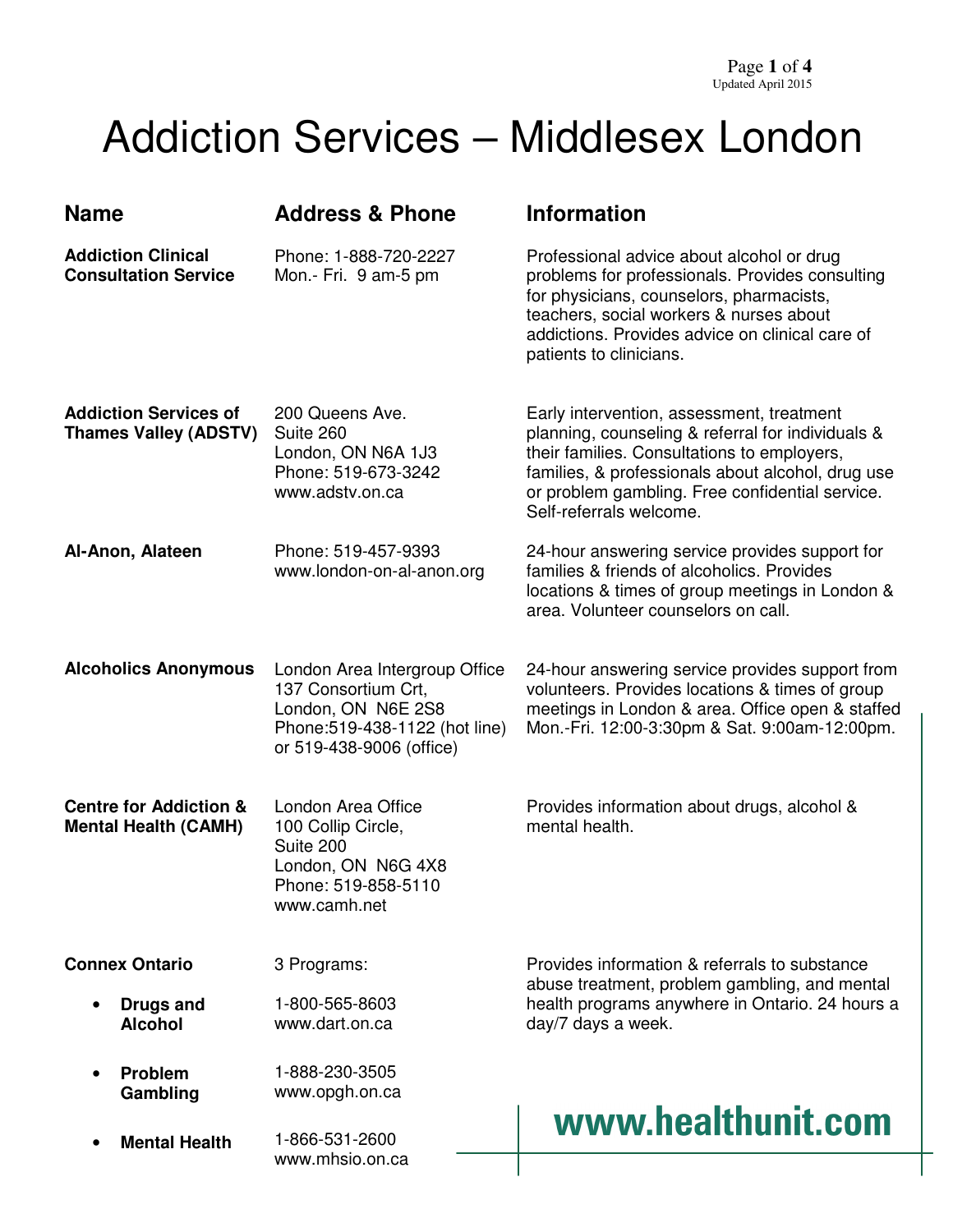| <b>Drug Information</b><br><b>Centre</b>                                                           | St. Joseph's Health Centre<br>Pharmacy<br>268 Grosvenor St.<br>London, ON N6A 4V2<br>Phone: 519-646-6004        | Provides non-emergency information to<br>pharmacists, doctors and public on prescription<br>and over-the-counter drugs. Mon.-Fri. 8am-4pm.                                                       |
|----------------------------------------------------------------------------------------------------|-----------------------------------------------------------------------------------------------------------------|--------------------------------------------------------------------------------------------------------------------------------------------------------------------------------------------------|
| <b>Heartspace (for women</b><br>pregnant, parenting<br>and substance-<br>involved)                 | 200 Queens Ave.<br>Suite 260<br>London, ON N6A 1J3<br>Phone: 519-673-3242 ext.222<br>www.adstv.on.ca/heartspace | Prevention, early identification, education, &<br>treatment program for women who are pregnant<br>&/or parenting* with substance use concerns<br>(*children 0-6 years). Mon.-Fri. 8:30am-4:30pm. |
| <b>Information Line: Drug</b><br>and Alcohol facts<br>(CAMH)                                       | 1-800-463-6273<br>email: CAMH MIC@camh.net                                                                      | Information Line - including Information and<br>Referral specialists (staff-assisted calls:<br>Mon.-Fri. 9am-9pm)                                                                                |
|                                                                                                    |                                                                                                                 | Support Line - staffed by volunteers providing<br>informal/peer support (Mon.-Friday 3pm-9pm)                                                                                                    |
| <b>Integrated Circle of</b><br>Care Inc. - Narcotic /<br><b>Opioid Addiction</b><br>Program        | 1385 North Routledge Park<br>Rd. Unit #5<br>London, Ontario N6H 5N5<br>Phone: 519-472-8282                      | Supports Employed Persons, Professionals and<br>Executives with narcotic/opioid addictions.                                                                                                      |
| <b>London Police</b><br><b>Services</b>                                                            | Phone: 519-661-5670<br>www.police.london.ca                                                                     | Phone reporting centre. Police officers are<br>available 24 hours a day 7 days a week to give<br>advise on a variety of matters and make referrals<br>to community resources.                    |
| <b>Methadone Registry</b><br>The College of<br><b>Physicians and</b><br><b>Surgeons of Ontario</b> | Phone: 1-800-268-7096 X661                                                                                      | Information and methadone maintenance<br>locations nearest to you.                                                                                                                               |
| Middlesex-London<br><b>Health Unit</b>                                                             | 50 King St.<br>London, ON N6A 5L7<br>Phone: 519-663-5446<br>www.healthunit.com                                  | Needle Exchange Program, Naloxone<br>(Overdose) Take Home Kits with training, Safer<br>Inhalation Kits, Sexually Transmitted Infection<br>and Birth Control Clinics.                             |
| <b>Mother Risk</b>                                                                                 | 1-877-FAS-INFO<br>1-877-327-4636<br>www.motherisk.org                                                           | Toll free phone information service provided<br>through Toronto Hospital for Sick Children.<br>Provides information related to drugs & alcohol<br>taken during pregnancy & while breastfeeding.  |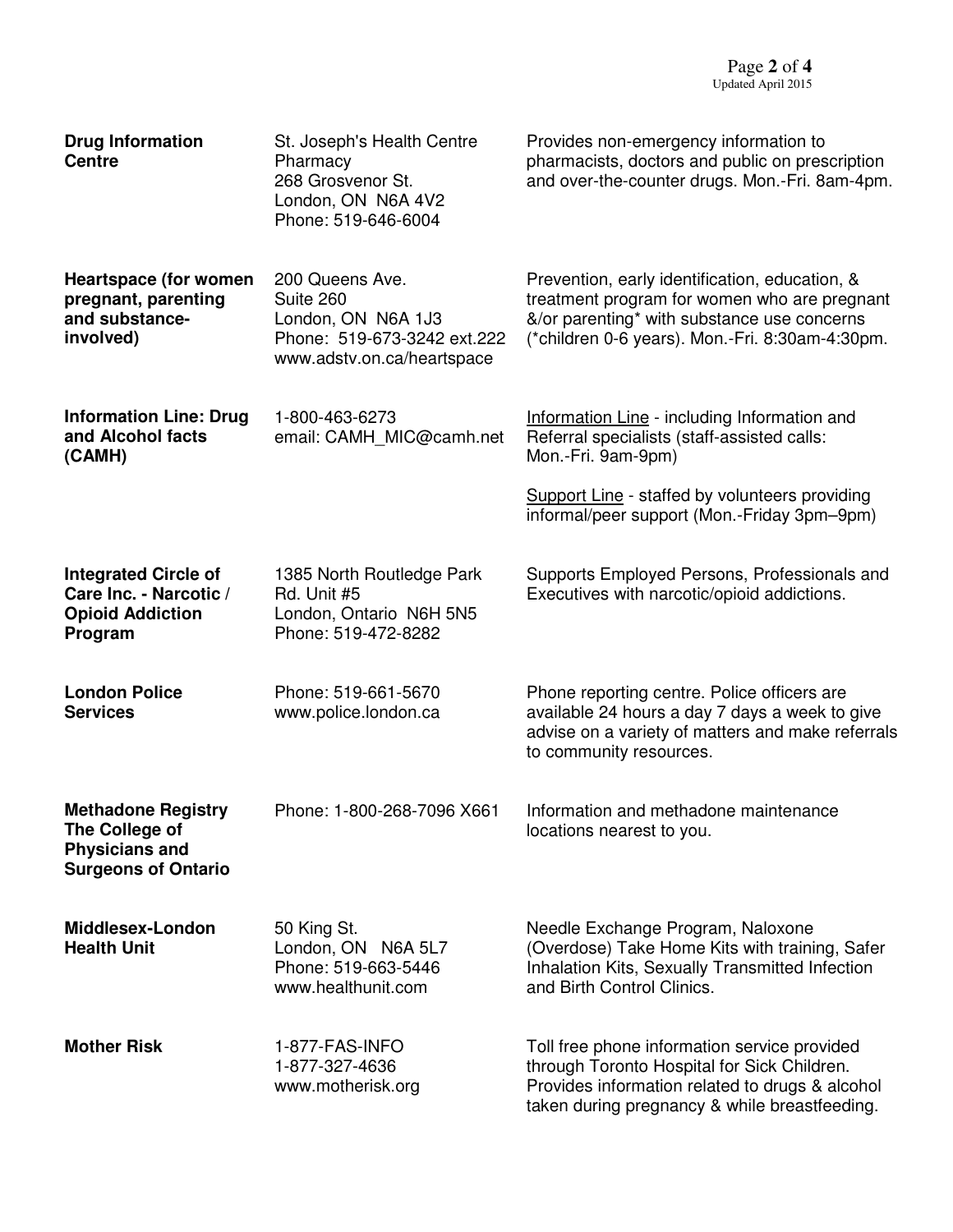| <b>Narcotics Anonymous</b>                          | Box 1735, Station A<br>London, ON N6A 5H9<br>Phone: 519-661-0119 or<br>1-800-573-0920 (24-hour<br>confidential help line)                 | Offers support for people with problems with<br>drugs (legal or illegal) & alcohol. Phone line<br>provides times & places of meetings in London &<br>area.                                                                                                                                                                                                                        |
|-----------------------------------------------------|-------------------------------------------------------------------------------------------------------------------------------------------|-----------------------------------------------------------------------------------------------------------------------------------------------------------------------------------------------------------------------------------------------------------------------------------------------------------------------------------------------------------------------------------|
| Nimkee NupiGawagan<br><b>Healing Centre</b>         | <b>Solvent Abuse Treatment</b><br><b>Centre for First Nations Youth</b><br>RR#1 Muncey Rd.<br>Muncey, ON N0L 1Y0<br>Phone: 1-888-685-9862 | 4-month residential treatment program for youth<br>ages 12-17 involved in solvent abuse. Grass<br>roots holistic healing experience is specific to<br>traditional Native teachings. Qualified teachers,<br>youth workers & treatment counselors serve<br>clients.                                                                                                                 |
| <b>Oneida Human</b><br><b>Services</b>              | 2213 Elm Ave.<br>Southwold, ON N0L 2G0<br>Phone: 519-652-0500                                                                             | Provides individual, family & group counseling for<br>native people with alcohol or drug problems.<br>Offers prevention, education & awareness<br>programs with youth activities. Mon.-Fri. 8:30am-<br>4:30pm.                                                                                                                                                                    |
| <b>Quinton Warner House</b>                         | 477 Queens Ave.<br>London, ON N6B 1Y3<br>Phone: 519-434-8041                                                                              | Residential rehabilitation program for men with<br>addictions to drugs & alcohol. Free confidential<br>services. Call Mon.-Fri. 8:30 am.-5 pm.                                                                                                                                                                                                                                    |
| <b>Regional HIV/AIDS</b><br><b>Connection</b>       | 186 King St. Unit 30<br>London, ON N6A 1C7<br>Phone: 519-434-1601<br>www.hivaidsconnection.ca                                             | Provides drug users with access to clean<br>needles, condoms, mobile outreach program, &<br>risk-reduction information. Aims to reduce<br>transmission of HIV & hepatitis. Targets gay,<br>lesbian & bisexual youth & adults.                                                                                                                                                     |
| <b>Salvation Army</b><br><b>Addictions Programs</b> | 281 Wellington St<br>London, ON N6B 2L4<br>Phone: 519-432-9553<br>Contact: Tom de Gryp<br>(Addiction Education)                           | Education programs for people who have<br>become involved with the criminal justice system.<br><b>Addiction Education Program - provides</b><br>opportunities to learn basic information about the<br>effects of alcohol and drugs in people's lives and<br>to personalize the information. Group also<br>presents information about treatment options and<br>how to access them. |
| <b>Teen Challenge Farm</b>                          | 9340 Sharon Rd.<br>London, ON N6P 1R6<br>Phone: 519-652-0777                                                                              | 1-year residential rehabilitation program for men<br>18-45 years with drug & alcohol problems.<br>Working farm. Christian counseling. Cost<br>involved. Call Mon.-Fri. 9am-5pm for information.                                                                                                                                                                                   |